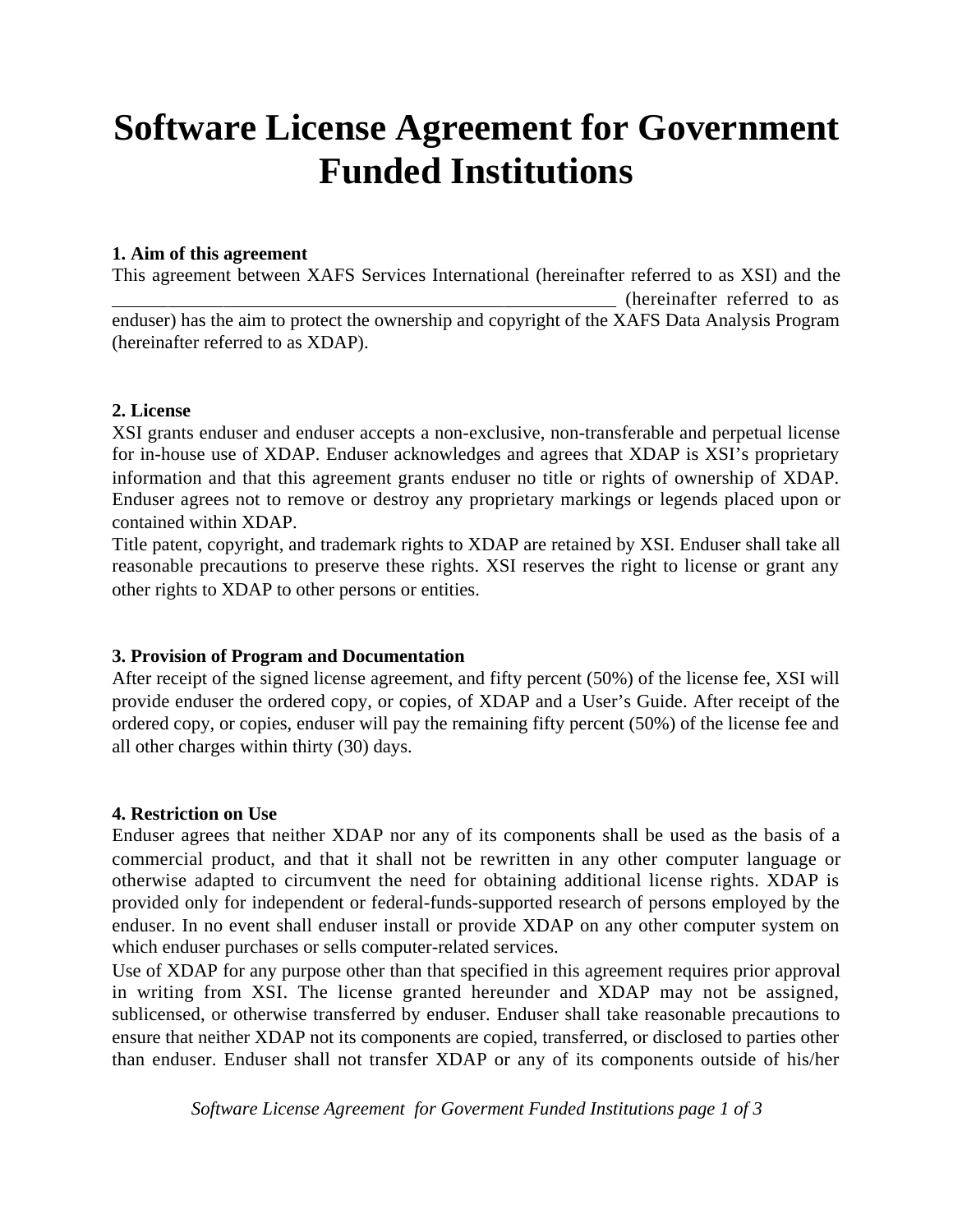academic laboratory. Nothing in this agreement shall be construed as conferring rights to use in advertising, publicity or otherwise any trademark or the names of XDAP or XSI.

## **5. Acknowledgement**

In all publications and reports which use results generated with XDAP enduser shall refer to XDAP by this name and cite the following literature reference:

*M. Vaarkamp, J.C. Linders and D.C. Koningsberger, Physica B 208&209 (1995) 159-160*

This citation may be updated by XSI through written notification.

# **6. Warranty**

XSI warrants the physical diskette(s), hardware key, and physical documentation provided to be free of defects in materials and workmanship for a period of sixty days from the date of delivery. If XSI receives notification within the warranty period of defects in materials or workmanship, and such notification is determined by XSI to be correct, XSI will replace the defective diskette(s), hardware key, or documentation.

The entire and exclusive liability and remedy for breach of this Limited Warranty shall be limited to replacement of defective diskette(s), hardware key, or documentation and shall not include or extend to any claim for or right to recover any other damages, including but not limited to, loss of profit, data or use of the software, or special, incidental, or consequential damages or other similar claims, even if XSI has been specifically advised of the possibility of such damages. In no event will XSI's liability for any damages to enduser or any other person ever exceed the lower of suggested list price or actual price paid for the license to use the software, regardless of any form of the claim.

Enduser agrees to accept XDAP "as is" and it is understood that XSI is not obligated to provide maintenance, improvements, debugging or support of any kind.

# **7. Limitation of Liability**

XSI shall not be liable for any direct, indirect, special, incidental, or consequential damages suffered by enduser or any other parties from the use of XDAP. Enduser agrees to indemnify XSI for liability resulting from the use of XDAP by enduser. Enduser and XSI each agree to hold the other harmless for their own negligence.

### **8. Termination**

Enduser and XSI may mutually agree to terminate this agreement at any time for any reason. In the event XSI believes enduser has violated any of the terms of this agreement, XSI will inform enduser in writing of the possible violation and enduser will have thirty (30) days from the date of such notification to provide explanation or remedy satisfactory to XSI. Enduser agrees that if satisfactory remedy or explanation is not provided, XSI may immediately terminate this

*Software License Agreement for Goverment Funded Institutions page 2 of 3*